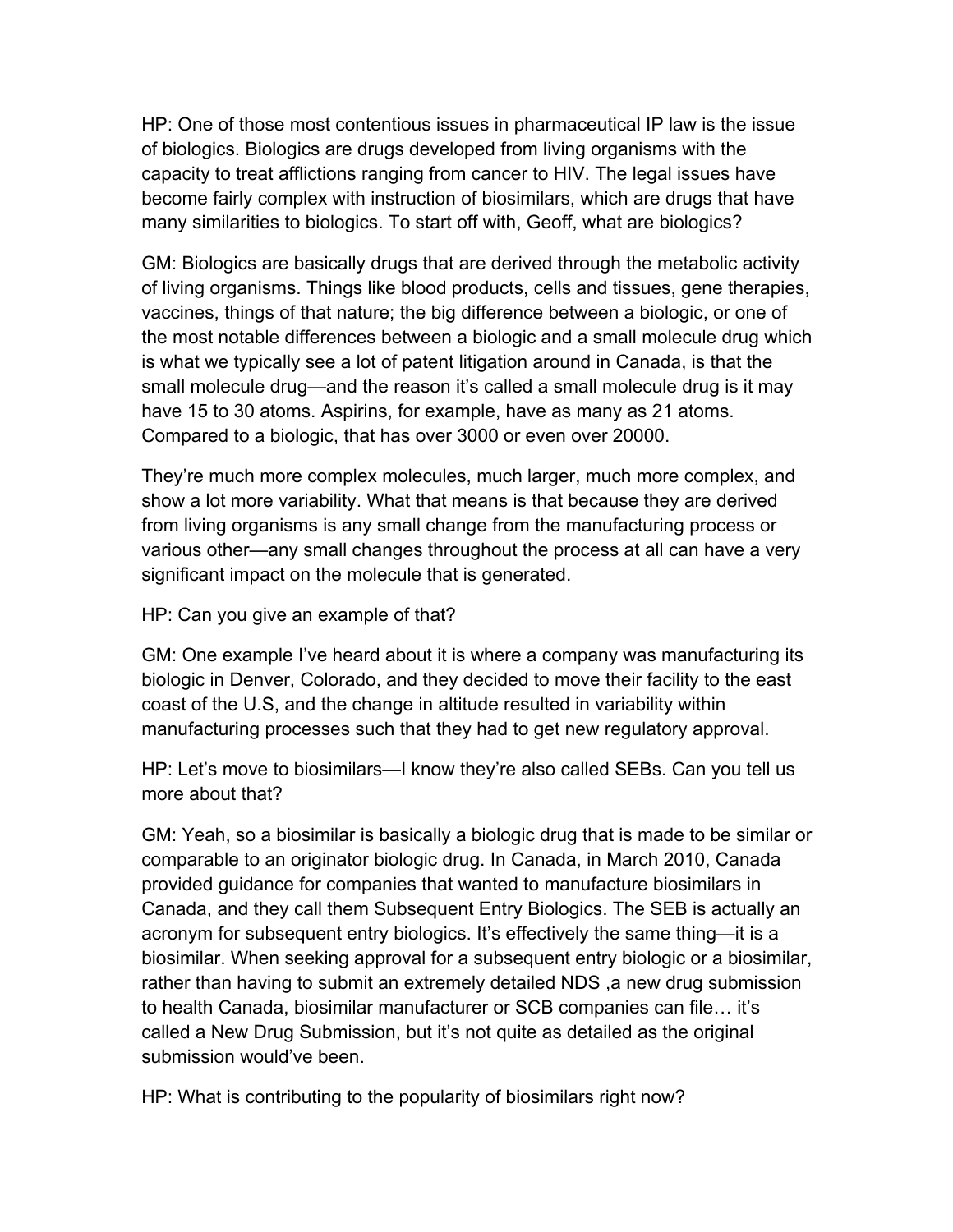GM: In my view, one thing that is contributing to the rise in popularity of biosimilars is that a lot of the small molecule drugs that have been very popular, some would call them blockbuster drugs, like Lipitor might be a good example, are now off patent. Which means the key patent covering that molecule has expired and therefore generic drug manufacturers in Canada and abroad have been able to capitalize on that patent expiry and come up with generic versions of their own, which in turn, once those hit the market, have taken away market share from the brand companies. So those brand companies, many of them are looking for other drugs to pursue and biologics are out there, and SEBs (subsequent entry biologics) or biosimilars are an interesting area to focus on.

HP: And how does the cost compare between biologics and biosimilars?

GM: Well, typically a biosimilar is significantly less costly to the consumer than its biological comparator, so as an example, in Canada, one of the SCBs to be improved is Inflectra which was compared to Remicade, which is a Janssen product. In Canada, the biosimilar version was 34.2% less costly than the originator biologic product. That's a significant cost saving for the average consumer.

HP: What kind of afflictions are these drugs meant to treat?

GM: That particular drug is a monoclonal antibody used for rheumatoid arthritis, ankylosing spondylitis, and psoriasis and things of that nature. You see biosimilars useful for treating various kinds of indications, everything from Crohn's disease, to colorectal cancer, so there are a variety out there.

HP: I know one of the important distinguishing factors between biologics and biosimilars is the approval process. What are the difference sand why is this important?

GM: Right, so over the past 15, 20 years, the PMNOC regulations, which are the Patented Medicine Notice of Compliance Regulations have governed the approval process for small molecule drugs—you know, Lipitor is a good example, Nexium, things of that nature. Basically what happens in those cases is a brand or an originator files a new drug submission, an NDS, basically with a room full of boxes to support the safety and efficacy of that drug.

With a small molecule drug, a generic company can come along and file what's called an abbreviated new drug submission. An abbreviated drug submission is just that—it's as series of boxes much less substantive in size, but also in cost, whereby they just compare the bioequivalency, and they just have to establish that their product is bioequivalent to the brand's small molecule drug product.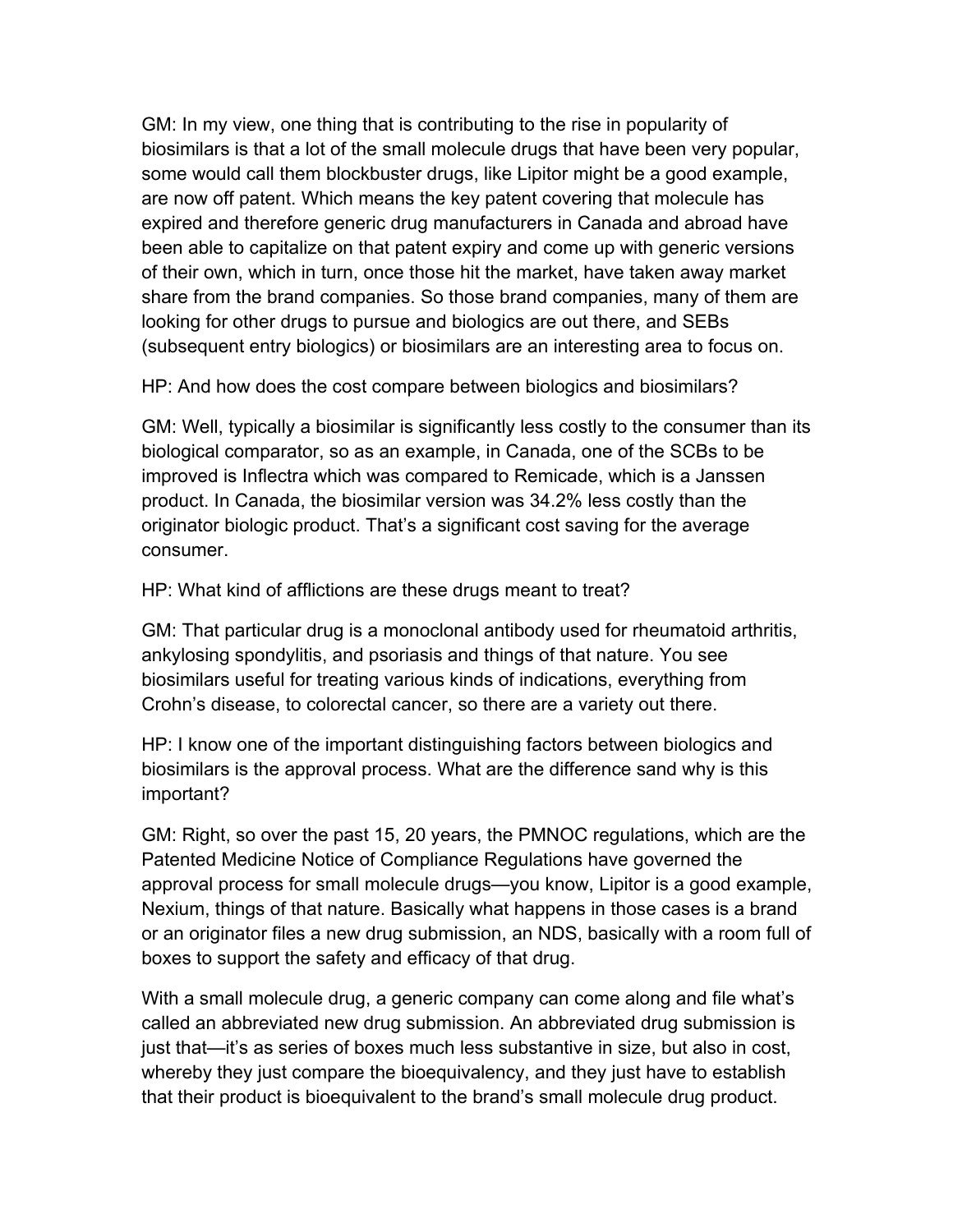With biosimilars or SEBs, it's not nearly that simple because the SEB is not bioequivalent to the originator biologic, it's merely similar. That distinction lies in the complexity of the molecules because of the size and the complexity trying to get one, arrive at a biosimilar product that's identical is very difficult, if not impossible.

HP: And so from an IP perspective, what is something that IP lawyers should be keeping in mind in light of this approval purpose. Are their IP considerations for the approval?

GM: When you're revising your clients, you're either as biosimilar sponsors or hoping to be biosimilar sponsors that they pay very close attention to what patents are listed on the patent register, as well as make sure they get their submission in a timely fashion if they anticipate there might be a pending patent application relating to the product of the innovator.

HP: How do you see this area of law shaping up the next few years?

GM: There has been a lot of discussion about that. Certainly when you look around the world and see all the both originator traditionally brand companies and the traditionally generic companies, they're all going after biosimilars. So you would expect the amount of litigation to grow, the amount of patent finals to continue to grow, so it's not developing quite as quickly as I think some may have suspected, but nonetheless, I think the patent impeachment action coming up, the PMNOC proceeding, I would expect to see more SCBs or biosimilars approved in Canada in the next few years, I would hope, and even more after that. It's an exciting time, it's a very interesting area, and for patent litigators, it's a lot of fun because it's complex. The issues are interesting and not clear cut by any means and you have to rely heavily on the expert evidence because the science at play is very complex and often new.

HP: And what are some other issues that IP lawyers should be aware of in light of this debate between biologics and biosimilars?

GM: One thing that came out of the Abbve v. Janssen was the injunction that was ultimately granted. The court seemed open to a more customized injunction that took into consideration the patients who ultimately used the medicinal ingredient or biologics in question. What you find with biologics is that which is again somewhat different from small molecule drugs, one person might react to a biologic different than they might react to a biosimilar. If a person is already using a biologic product, it might not be in their best interest to switch to a biosimilar product, or even between biosimilars and so, if a person has already started using, well in the case of Stelara for example, the Advi v. Janssen case, certain